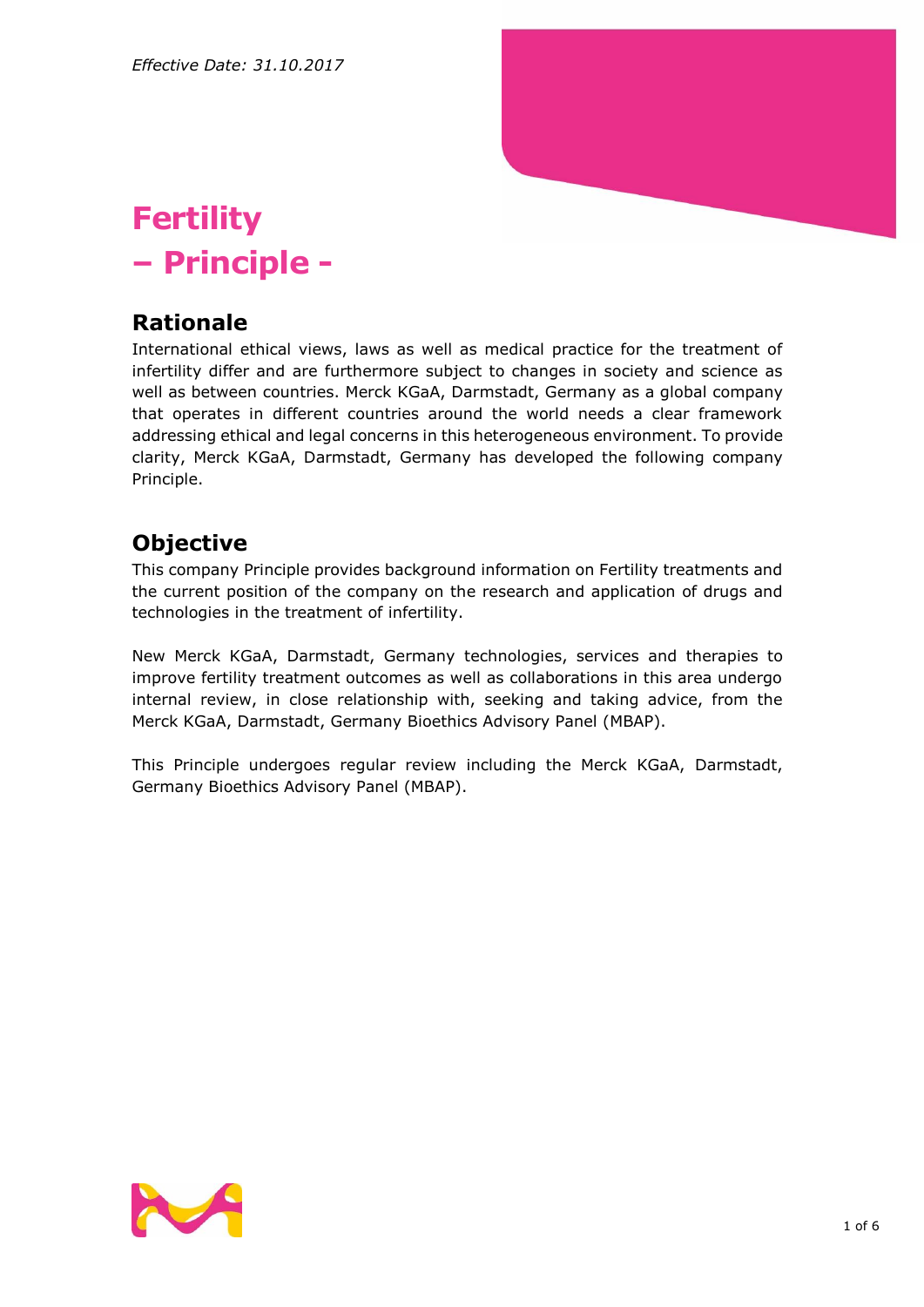## Merck KGaA Darmstadt, Germany

#### Contents

| 2. Merck KGaA, Darmstadt, Germany Position3 |  |
|---------------------------------------------|--|
|                                             |  |
|                                             |  |
|                                             |  |

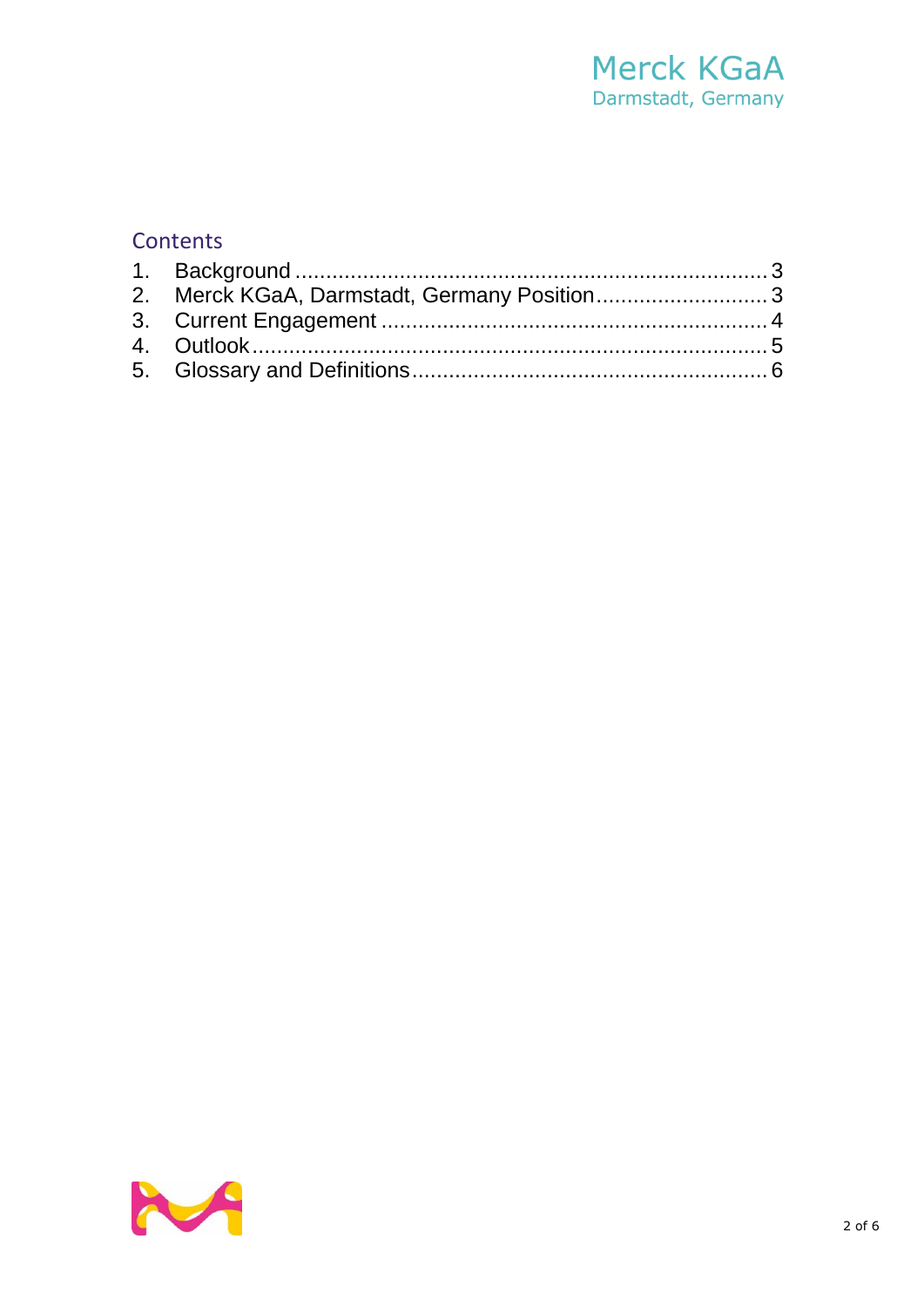#### <span id="page-2-0"></span>1. Background

Merck KGaA, Darmstadt, Germany is a global provider of drugs and technologies used in fertility treatments.

There is a significant need for improved technologies and services in fertility treatment, which is clearly articulated by healthcare professionals. Merck KGaA, Darmstadt, Germany is dedicated to addressing the need for high consistency and quality standards in fertility treatment.

As a corporation domiciled in Germany, Merck KGaA, Darmstadt, Germany is subject to the application of the German Embryo Protection Act (GEPA).

At the same time, international ethical views, laws as well as medical practice for the treatment of infertility differ and are furthermore subject to changes in society and science.

Merck KGaA, Darmstadt, Germany as a global company also respects laws and standards in other countries as Merck KGaA, Darmstadt, Germany respects laws and standards in Germany and takes both into consideration for decision making.

#### <span id="page-2-1"></span>2. Merck KGaA, Darmstadt, Germany Position

As a company with a long standing heritage ethical standards are very important for us. Patients are in the focus of all that we do. In Merck KGaA, Darmstadt, Germany we want to improve patients' lives with innovative specialty medicines, leading brands and high-value solutions.

With regard to fertility treatments we want to support patients with high quality diagnostic and treatment options, including drugs, technologies and services, aimed at improving patients' treatment experiences and live-birth-rates. In an environment of conflicting interests and diverse views we strive for patient-centered solutions.

In doing this, we follow the following guiding principles:

- We recognize the desire of a person / couple to have a child.
- We are committed to providing high-quality, innovative products, services and solutions for patient care. Where appropriate, we are committed to generate additional data on the benefits for clinics, patients and outcomes.

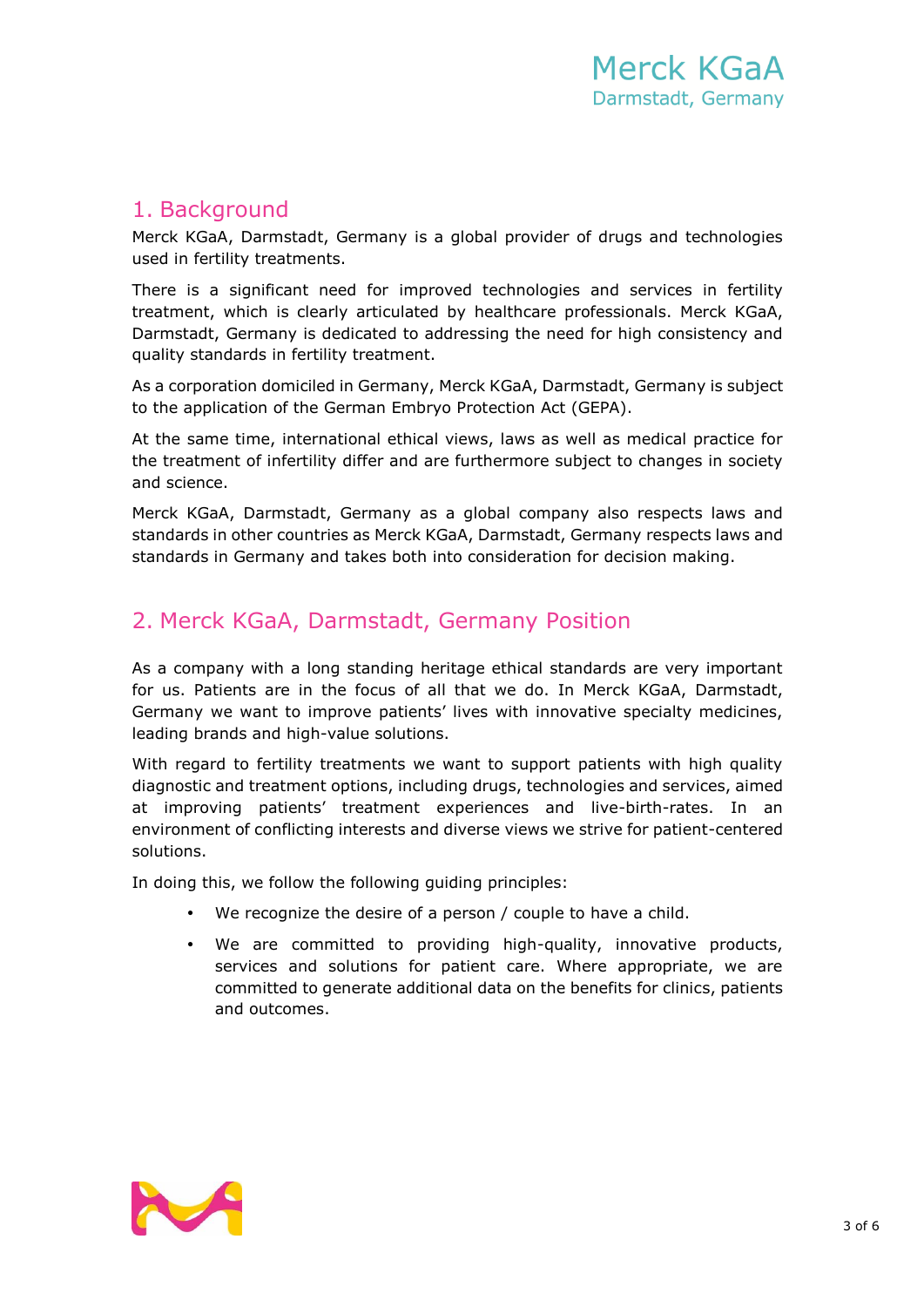- We promote the responsible application of our products and good medical practice to prevent misuse.
- We respect and do not interfere with the relationship between doctors and patients, based on patients' autonomy and physicians' medical expertise. As a consequence we will not control/track or get otherwise involved in the particular medical uses of our products in the context of the doctor patient relationship.
- We seek to broaden equitable access to high-quality treatments.
- We acknowledge the international environment with diverse ethical views, policies and medical standards. We respect local laws and jurisdiction. Given the changing scientific and social understanding of reproductive technologies, as an ethically responsible global company, we continually revisit the activities that we will pursue.

Merck KGaA, Darmstadt, Germany will evaluate these guiding principles regularly and reconsider the position based on latest scientific results.

#### <span id="page-3-0"></span>3. Current Engagement

Merck KGaA, Darmstadt, Germany is a leading fertility company and offers recombinant versions of the three natural hormones needed to treat infertility as well as a broad and clinically proven portfolio of fertility drugs covering all key steps of the reproductive cycle.

With our Fertility Technologies we have set out to overcome current challenges caused by variation in clinical and laboratory practices and techniques, ultimately aiming at improving treatment outcomes in the best interest of patients.

We are continuously investing in external research and product development through collaborations, alliances, in-licensing opportunities and potential acquisitions in line with our strategy.

At the same time and in light of the ethical principles outlined above, Merck KGaA, Darmstadt, Germany will not actively pursue the following practices or procedures:

- Reproductive cloning of human beings
- Production of human embryos solely for research purposes

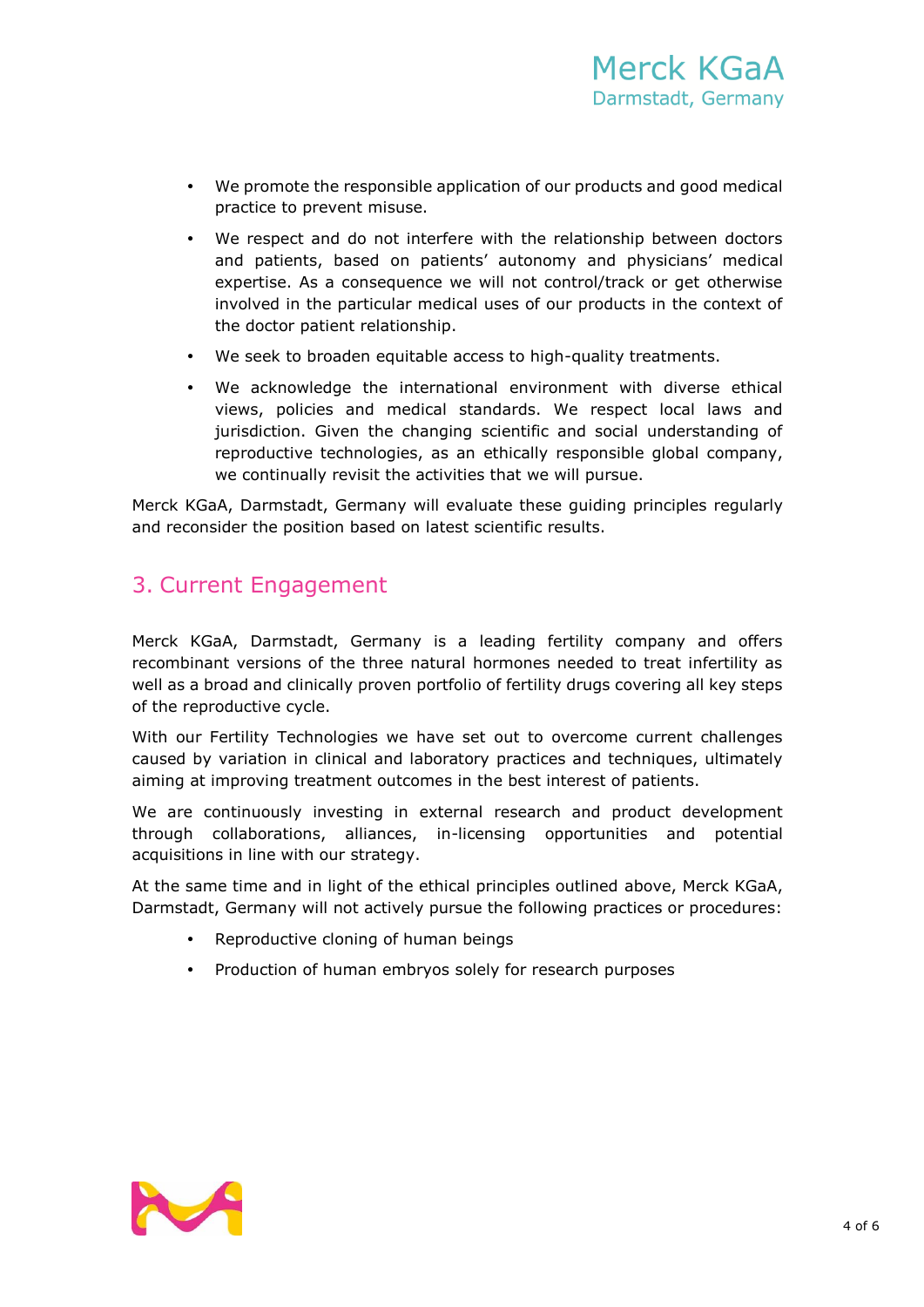- Intervention for non-medical reasons e.g. genetic diagnoses for socially desirable features like eye/hair color, gender selection for non-medical reasons
- Use of genome editing in human embryos
- Creation and use of human artificial gametes for reproductive purposes

As a consequence, we will also not hold shares or have board seats in companies who engage in such activities. We will not support or finance such activities of third parties and will not enter into collaborations with third parties to pursue such activities.

#### <span id="page-4-0"></span>4. Outlook

Merck KGaA, Darmstadt, Germany recognizes the sensitive nature of certain Fertility treatment practices and related research.

In order to challenge the internal assessment of the Fertility principles for Merck KGaA, Darmstadt, Germany and to constantly review this position according to latest scientific, legal and ethical insights, Merck KGaA, Darmstadt, Germany has installed a Merck KGaA, Darmstadt, Germany Bioethics Advisory Panel (MBAP) in 2011.

The MBAP consists of a group of external renowned experts from the fields of sciences, bioethics and law. This board advises Merck KGaA, Darmstadt, Germany on a regular basis on important topics with ethical and legal impact, including embryo technology, stem cell research, and genome editing.